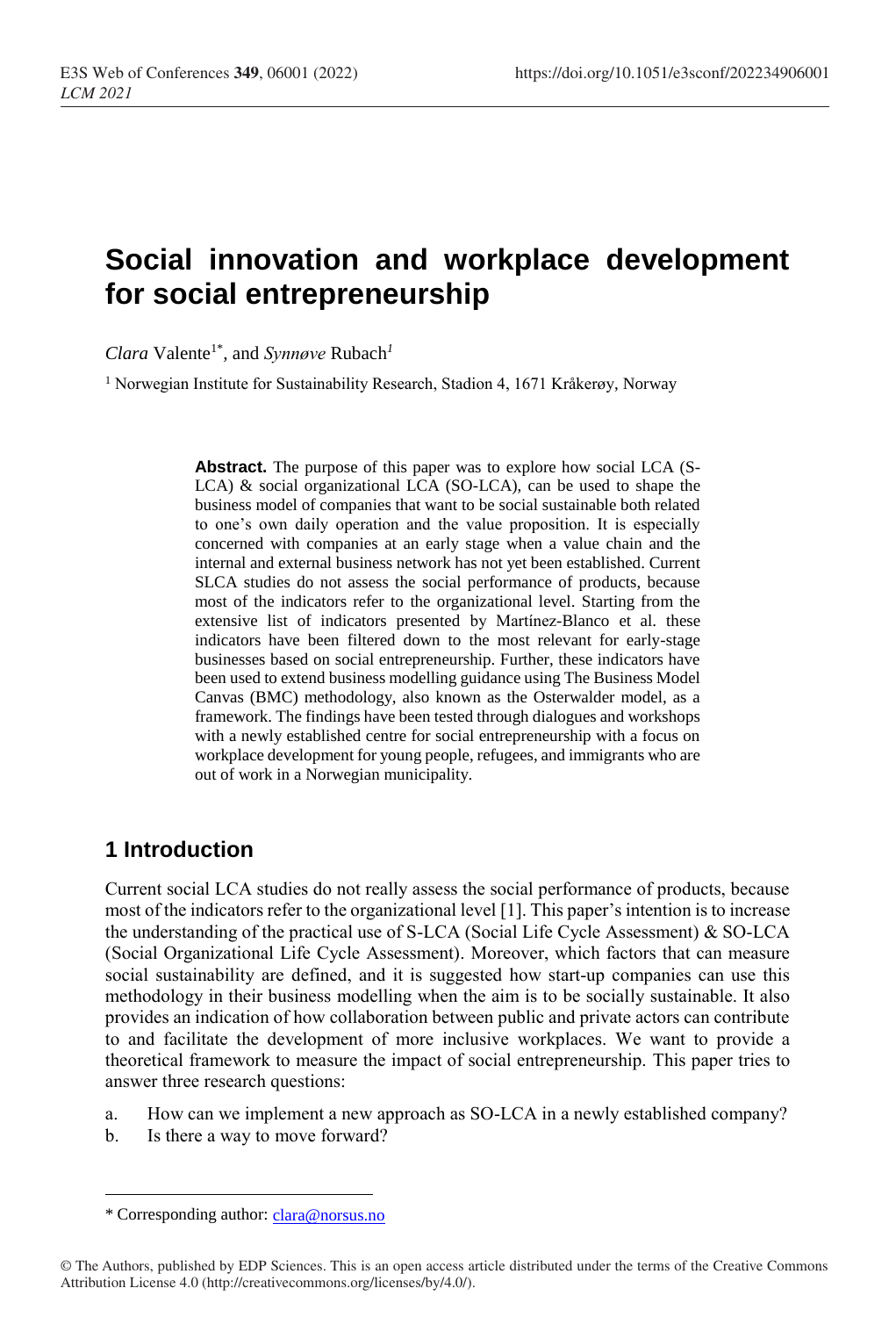c. From a social point of view, what are the most important indicators to implement in a new business?

#### **2 Scope of the study & material and method**

SO-LCA is defined as "a compilation and evaluation of the social and socio-economic aspects and the positive and negative impacts of the activities associated with the organization as a whole or a portion thereof adopting a life cycle perspective" [2]. SO-LCA and S-LCA are conceptually based on the same framework considering the stakeholder categories, social subcategories etc. and based on the structure of ISO 14040. Substantially the main difference is that S-LCA focuses on the product while SO-LCA focuses on the organization. In this study, we define the life cycle assessment step using the conceptual methodological framework for SO-LCA. The goal was to assess social impacts of organizations involved in establishing a new center named *Eventyrlige folk* which is based on social entrepreneurship*.* The center focuses on workplace development for young people, refugees, and immigrants who are out of work in a Norwegian municipality. The scope was to explore the social dimension in organizations such as start-up companies. No real data were available since the center is at an early stage of business development and many aspects have not yet been defined.

The starting point of the exploratory work was an extensive list of indicators published in the Supplementary Materials by Martínez-Blanco et al. [1]. The list presents the indicators based on the recommendations from the methodological sheet of UNEP/SETAC guidelines [3] and their suitability to assess product, organization, country/sector performance and overlapping areas (i.e., the indicator can be allocated to more than one category).

In this study, we focus only on the indicators allocated to the organization level. We organized two brainstorming sessions (two half days, four people) with the innovation company behind the centre. This was done at the beginning and at the end of the project. The main goal of the brainstorming was to generate ideas, increase knowledge and thinking creatively to solve the challenges of including the social aspects at an early-stage phase of business development. The objective of the first brainstorming was to discuss with the innovation company which are the social indicators most adapted to the new center. After the first brainstorming, a revised version of the social indicators was proposed by the researchers and discussed in a second brainstorming session. Furthermore, we extended the business modelling guidance using The Business Model Canvas (BMC) methodology [4] to include social revenues and costs. Including the social dimension at an early phase in the business modelling can be an eye-opener for entrepreneurs to plan for more than the economic dimension of the proposed business model.

# **3 Results**

The list of social indicators proposed to the Eventyrlige folk center is illustrated in Table 1. The indicators are shown in correspondence to the respective social subcategories and stakeholder groups. Furthermore, the data source (generic or specific) and the unit of measurement (quantitative, qualitative, and semi-quantitative) are shown.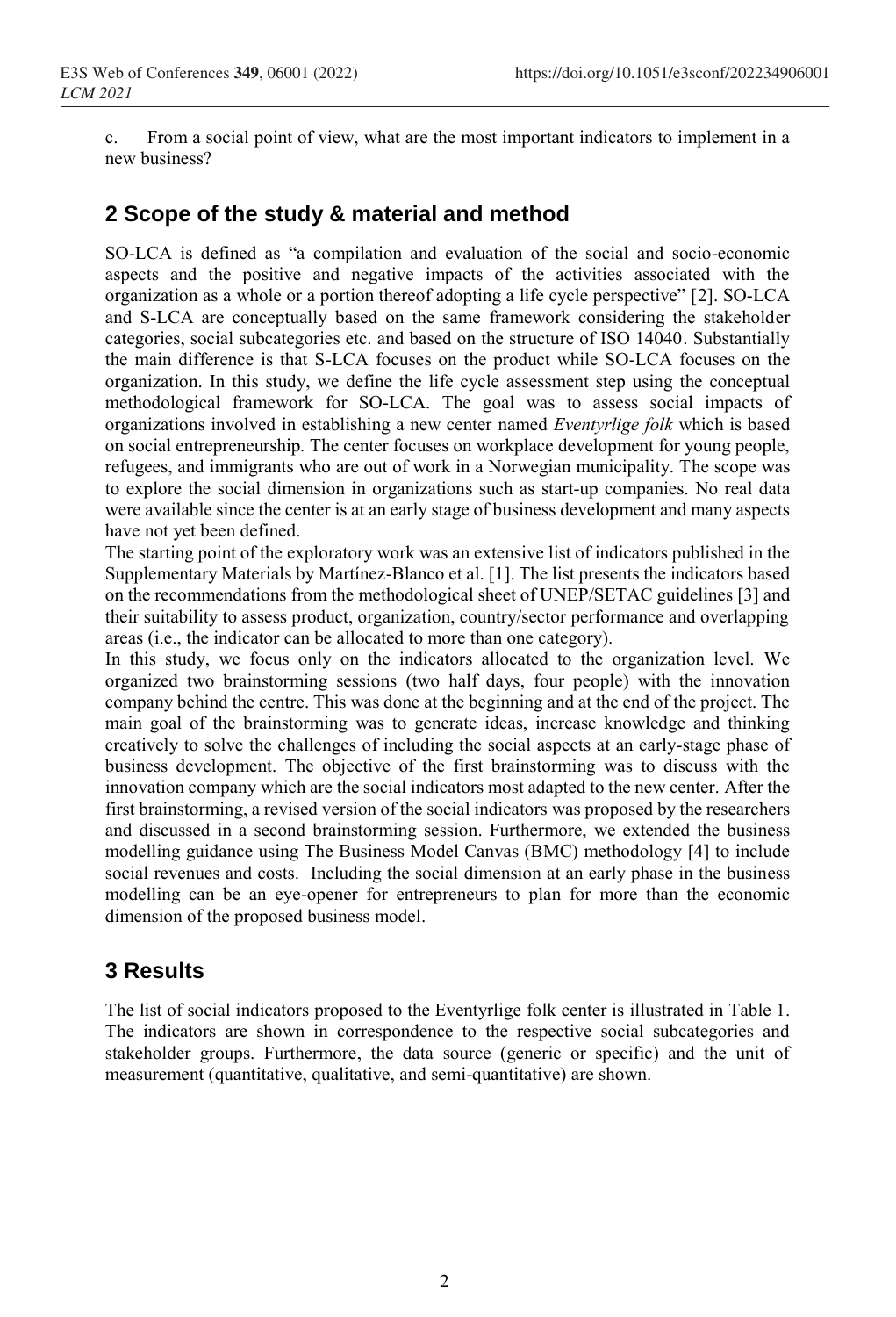| <b>Stakeholder</b>      | Subcategory                          | Data source <sup>†</sup> | Indicators                                                                                                          | Measurement | Eventyrlige folk                                                                                                                                                 |  |
|-------------------------|--------------------------------------|--------------------------|---------------------------------------------------------------------------------------------------------------------|-------------|------------------------------------------------------------------------------------------------------------------------------------------------------------------|--|
| Local<br>commu-<br>nity | Commu<br>nity<br>engage-<br>ment     | S                        | Diversity of community<br>stakeholder groups that<br>engage with the<br>organization                                | quali/semi  | Elderly/retired<br>people used as<br>mentors;<br>relationship                                                                                                    |  |
|                         |                                      | S                        | Organizational support<br>(volunteer-hours or<br>financial) for<br>community initiatives                            | quan        | between older<br>and younger<br>generations                                                                                                                      |  |
|                         | Local<br>employ-<br>ment             | ${\bf S}$                | Percentage of workforce<br>hired locally                                                                            | quan        | Use of local                                                                                                                                                     |  |
|                         |                                      | ${\bf S}$                | Strength of policies on<br>local hiring preferences                                                                 | quali/semi  | resources in<br>the Norwegian                                                                                                                                    |  |
|                         |                                      | $\mathbf S$              | Percentage of spending<br>on suppliers                                                                              | quan        | municipality                                                                                                                                                     |  |
|                         | Access to<br>immaterial<br>resources | ${\bf S}$                | Presence/strength of<br>community education<br>initiatives                                                          | quali/semi  | Local<br>competences<br>in local<br>municipality;<br>no more young<br>people that<br>drop out from<br>schools, need<br>for motivating<br>young people<br>to work |  |
|                         | Access to<br>material<br>resources   | G                        | Levels of industrial<br>water use                                                                                   | quan        |                                                                                                                                                                  |  |
|                         |                                      | G                        | Extraction of material<br>resources                                                                                 | quan        |                                                                                                                                                                  |  |
|                         |                                      | S                        | Has the organization<br>developed project-<br>related infrastructure<br>with mutual community<br>access and benefit | quali/semi  | Environmental<br>indicators<br>related to the<br>center<br>developmentt<br>for green<br>industrial<br>processes                                                  |  |
|                         |                                      | ${\bf S}$                | Strength of organization<br>risk assessment with<br>regard to potential for<br>material resource<br>conflict        | quali/semi  |                                                                                                                                                                  |  |
|                         |                                      | S                        | Does the organization<br>have a certified<br>environmental<br>management system                                     | semi        |                                                                                                                                                                  |  |

|  |  | Table 1. Proposed stakeholder category, subcategory and social indicators as given in the UNEP |  |  |  |
|--|--|------------------------------------------------------------------------------------------------|--|--|--|
|  |  | guidelines                                                                                     |  |  |  |

 †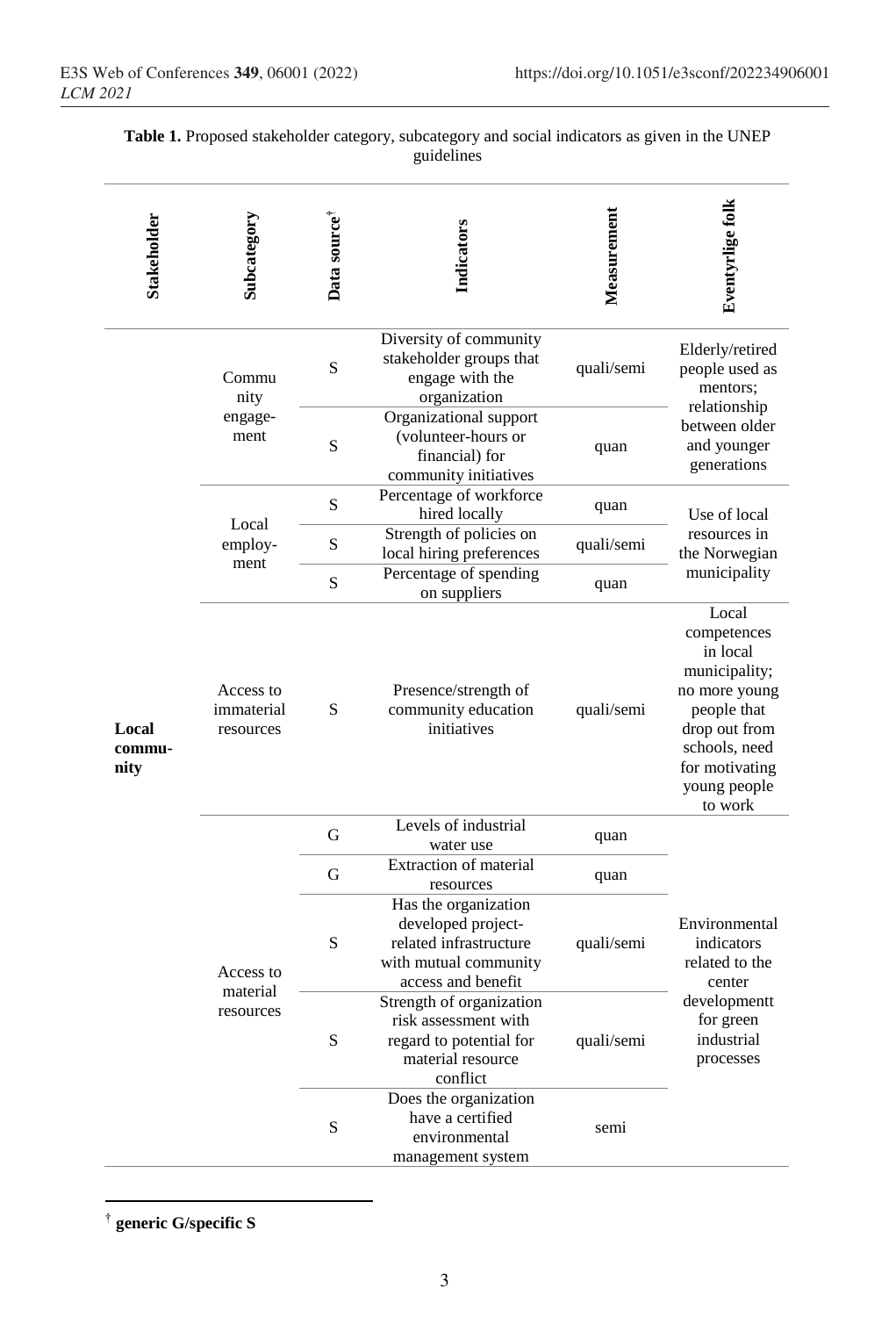|                                |                                                              | S | Presence of mechanisms<br>to follow-up the<br>realization of promises                                                                                           | quali/semi          |                                                                                                                                                                                                  |
|--------------------------------|--------------------------------------------------------------|---|-----------------------------------------------------------------------------------------------------------------------------------------------------------------|---------------------|--------------------------------------------------------------------------------------------------------------------------------------------------------------------------------------------------|
|                                |                                                              |   |                                                                                                                                                                 |                     | Open<br>communica-                                                                                                                                                                               |
|                                | Public<br>commit-<br>ment to<br>sustaina<br>bility<br>issues | S | The organization has<br>pledged to comply with<br>the global compact<br>principles and has<br>engaged itself to present<br>yearly communication<br>on progress  | semi                | tion to the<br>society of<br>progress                                                                                                                                                            |
| <b>Society</b>                 |                                                              | S | Implementation/signing<br>of principles or other<br>codes of conduct<br>(Sullivan Principles,<br>Caux Round Table, UN<br>principles, etc)                       | quali/semi          | Presence of<br>code of<br>conduct                                                                                                                                                                |
|                                | Contri<br>bution to<br>economic<br>develop-<br>ment          | S | Contribution of the<br>product/service/organisa<br>tion to economic<br>progress (revenue, gain,<br>paid wages, R+D costs<br>in relation to revenue.<br>$etc.$ ) | quan/quali          | Often young<br>people with<br>parents<br>without jobs<br>will also be<br>without job<br>("heritage"), if<br>these young<br>people will get<br>a job<br>opportunity<br>poverty will be<br>reduced |
| <b>Value</b><br>chain<br>actor | Promoting<br>social<br>responsi-<br>bility                   | S | Support to suppliers in<br>terms of consciousness-<br>raising and counselling<br>concerning the social<br>responsibility issues                                 | quali               | Value to actors<br>that work in<br>social<br>entrepreneursh<br>ip, local<br>footprint, high<br>competence                                                                                        |
|                                | Respect of<br>intellectual<br>property<br>rights             | S | Use of local intellectual<br>property                                                                                                                           | quan/quali/se<br>mi | Use of local<br>competence<br>e.g. (high<br>skilled for<br>workers<br>specialized in<br>high tech. and<br>low educated<br>workers)                                                               |

The results from the first brainstorming highlighted the importance to adapt the social indicators presented in Table 1 to the context of the municipality. The innovation company suggested to develop additional indicators related to quality of life, social inclusion, social environment, and worker motivation since these indicators seem more relevant to the value proposition of the innovation centre. Furthermore, the social indicators proposed in SO-LCA were not evaluated as appropriate for start-up companies. In the second brainstorming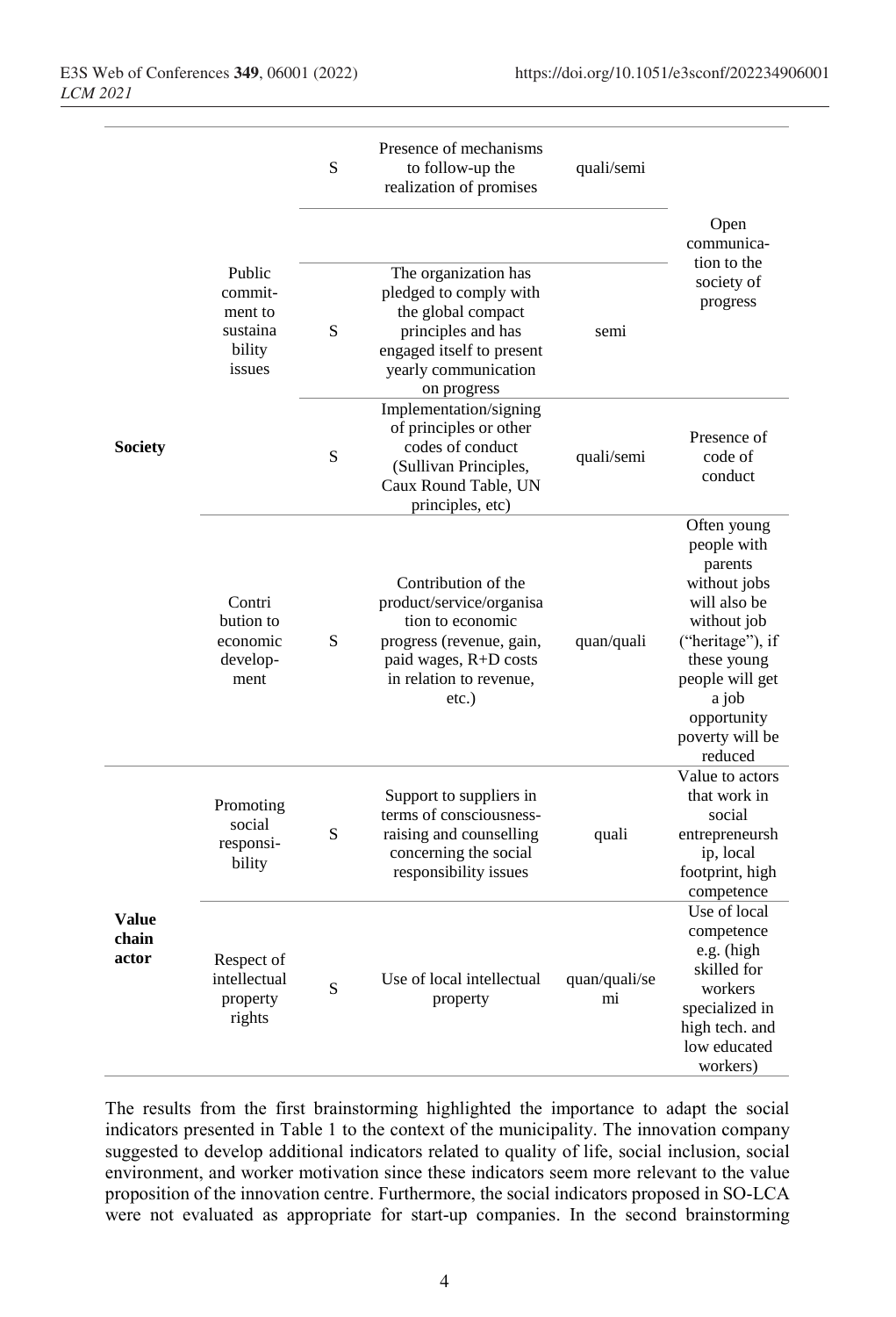session, we discussed the concept of quality of life, social inclusion etc. since there is no consensus on the definition of the meaning and ways of measuring these indicators. For example, the meaning of quality of life is linked to a good state of mind achieved through "the prosperity, to the states of personal satisfaction, satisfaction coming from the consumption, the use of the natural environment, the social position etc." [5]. This indicator is difficult to measure in a life cycle thinking perspective. However, the most quantifiable indicators such as the number of established jobs due to the introduction of the innovation center are linked to the social subcategories proposed by the UNEP guidelines. To include the social aspects early on in the business modelling, it was proposed by the researcher to include this in the Business Model Canvas, BMC [4]. This is a tool often used by newly established companies. The BMC divides the generation of a business model into the following nine building blocks:  $(1)$  Customer Segments;  $(2)$  Value Propositions;  $(3)$ Channels; (4) Customer Relationships; (5) Revenue Streams; (6) Key Resources; (7) Key Activities;  $\circled{8}$  Key Partners;  $\circled{9}$  Cost Structure. As a start, a company can demonstrate that they have assessed the ecological and social incomes  $(\overline{S})$  Revenue Streams in BMC) and  $costs$  ( $\Theta$ ) Cost Structure) associated with the business model. A way of doing this is sketched out in Figure 1, inspired by the work of Vastbinder, Kroesen, Blom and Ortt (2012) [6], where additional sections are included in the bottom of the canvas. The company can use table 1 as inspiration for filling in the sections for social revenues and costs in the canvas. This could be part of a team-session in the company, making all employees socially involved in mapping up the sustainable business model.



**Figure 1.** Including social and ecological aspects in the BMC (figure made by NORSUS)

# **4 Conclusions**

To have a single methodology or a standard set of indicators for assessing the social impact of companies at an early stage is challenging due to the diversity in the organization, the workforce, and the geographical context. The Norwegian case-company learned through the project that the indicators for measuring social impacts are numerous and many of them were not applicable to their local context. For implementing a new approach as SO-LCA, it is